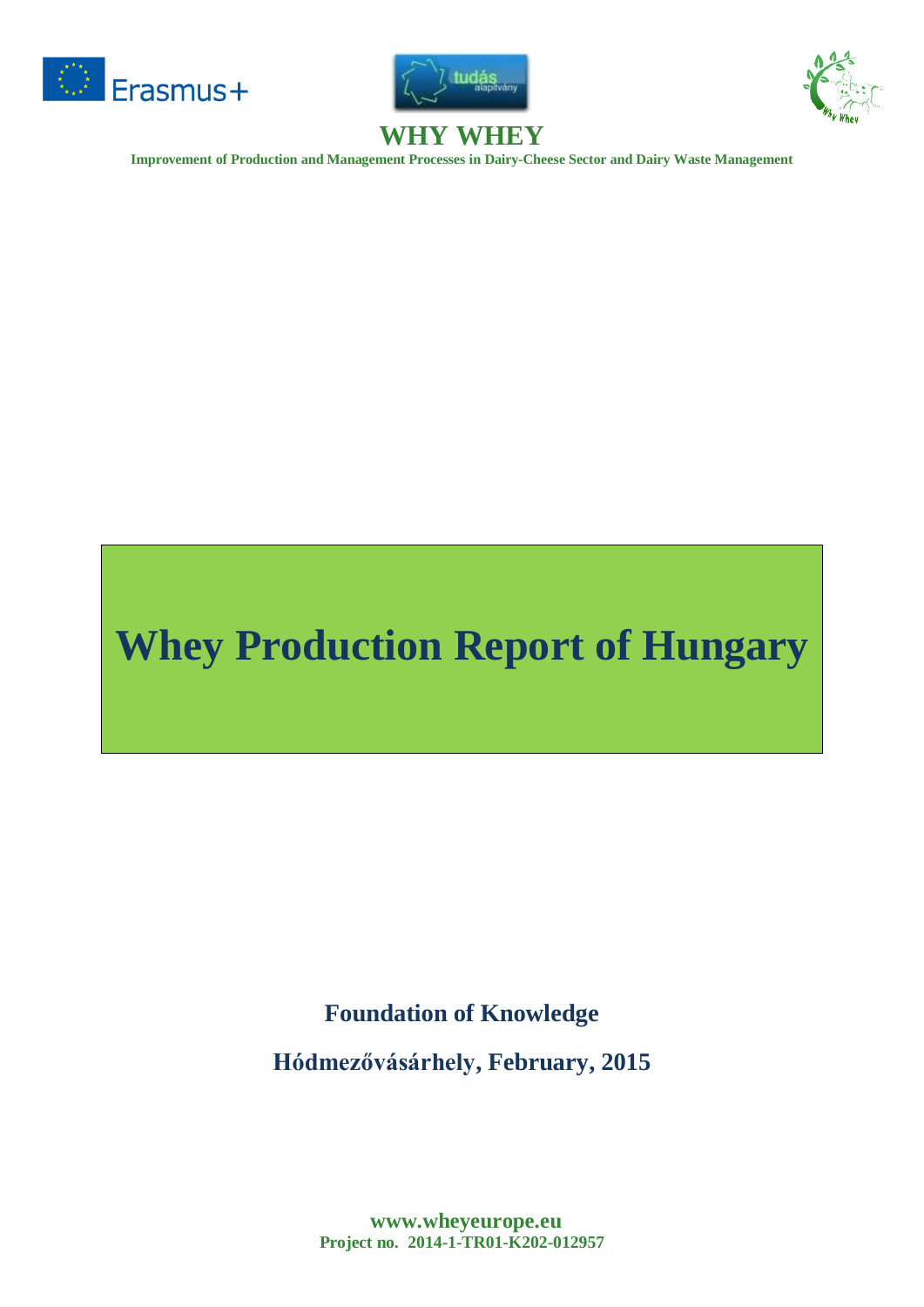





**Improvement of Production and Management Processes in Dairy-Cheese Sector and Dairy Waste Management**

# **The role of whey in Hungary**

#### **The Situation of the Dairy Market**

The raw milk producer prices fell 2 percent in New Zealand, while it increased in the European Union by 2 percent, in the US 4 percent. In the US, the price of raw milk will rise a further 1 per cent next year.

Immediate (spot) market prices of raw milk in Italy fell by 10.5 percent and 26.5 percent in the Netherlands, then it rose by 3 percent. In Hungary, the export price of raw milk was 19 percent higher than the domestic market price.

In Hungary, the average production price of raw milk increased by 11 percent over the previous year. The export prices of raw milk have risen by 26 percent in one year and it exceeded the producer price by 20.5 percent. In Hungary, the purchase price of raw milk was 6 percent less in 2013 than in the previous year. The total fat content milk exports fell by 8.5 percent over one year.

According to the European Commission's medium-term forecasts the cow's milk production in the EU will reach 157.3 million tonnes by 2023, which is 5 percent more than in the year 2012. In the EU-15 the production of cow's milk may increase by 7 percent to 132.1 million tonnes, while in the EU-13 it may stagnate at 25.2 million tonnes. The milk yield may reach 7986 kg by 2023, which is 24 percent higher than in 2012. The milk yield in the EU-15, may increase by 22 percent to 8504 kg / cow, while in the EU-13 by 31 percent to 6052 kg/cow in 2023 compared to the year 2012. The dairy herd is expected to fall to 19.7 million by 2023, a decline of 15 percent compared to the 2012 year figure. The number of dairy cows may decrease by 24 percent in the EU-13 while in the EU-15 the decrease may be 12 percent. After the elimination of the milk quota on 1 April 2015, robust expansion is expected in the milk production in those countries (Poland, the Netherlands, Denmark, Germany, Austria and Cyprus), where the milk quota cut back on the production growth rate. Analysts expect the decrease in milk purchase in Hungary, Croatia, Romania, Bulgaria, Slovenia, Finland, Slovakia, Greece and Czech Republic.

#### **Export – Import**

According to the Statistical Office in Hungarian dairy export revenues increased of 24 percent, while the value of imports by 8 percent. The value of imports was 4 percent higher than the export turnover.

The export of raw milk was almost 16 times more than that of the import. 79 per cent of the total exports of raw milk was full milk, 13 percent was skimmed, 8 percent was semiskimmed milk. 23 percent of the total raw milk went to Italy, 21 percent to Croatia, 17 percent to Romania. 84 per cent of the raw skim milk was transported to Italy.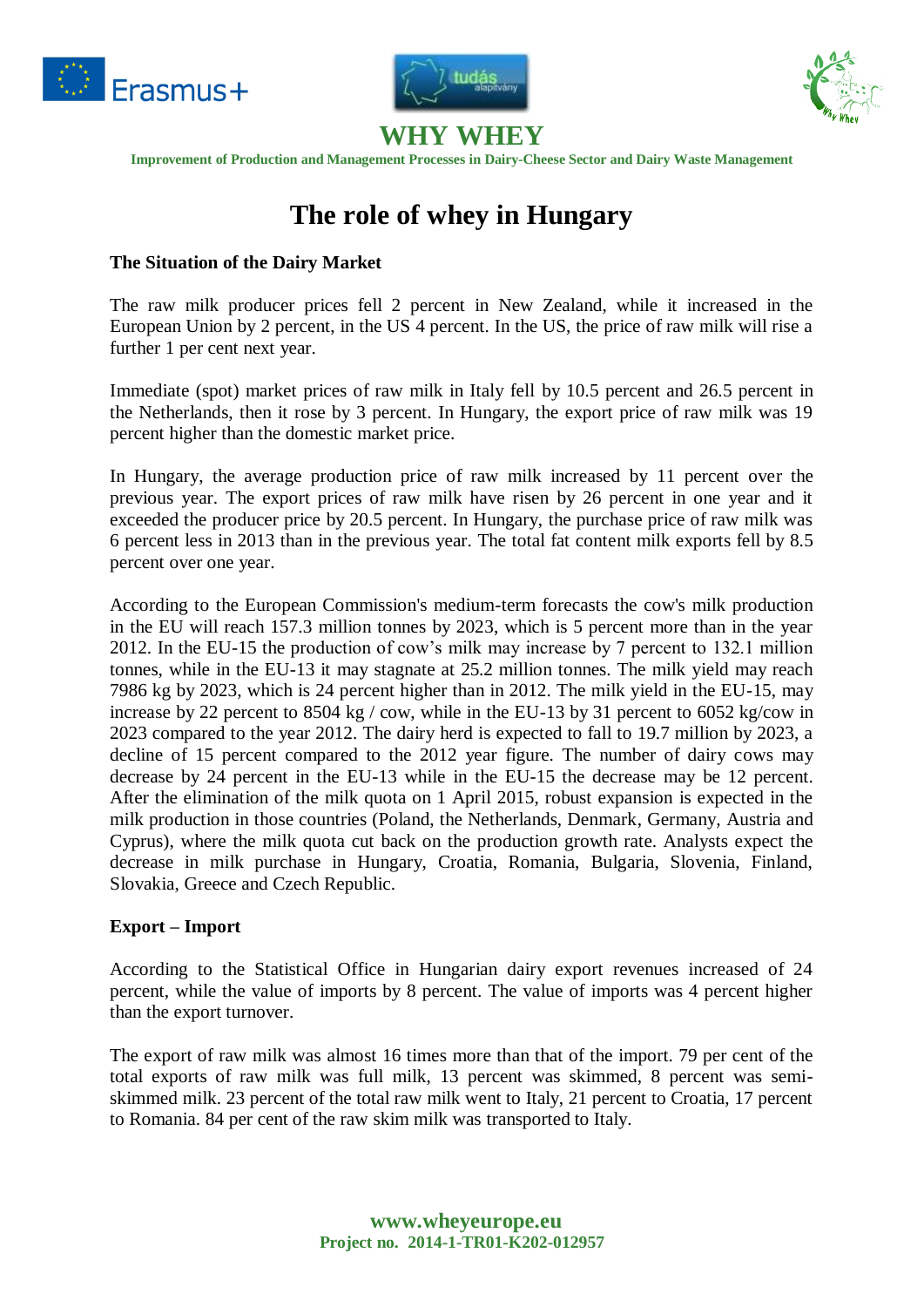





**Improvement of Production and Management Processes in Dairy-Cheese Sector and Dairy Waste Management**

Imports of cheese and curd was twice of the exports. The cheese and curd exports rose by 40 percent, imports increased by 8 percent over the previous year. 53 percent of imports came from Germany, 13 percent from Poland. 20 percent of exports was directed to Lebanon, 18 percent to Italy, 16 percent to Romania.

The exports of whey, which is a by-product of cheese production, was 6.6 times that of its imports. 25 percent of exports was directed to Kosovo, 22 percent to Romania, 17 percent to Bosnia-Herzegovina.

Imports of canned milk was 1.25 times that of its exports. The canned skimmed milk imports rose by 30 percent, while the total by 20 percent, the semi-skimmed dropped by 46 percent in one year. 54 per cent of semi-skimmed milk came from Slovakia, 25 percent from Austria, 17 percent from the Czech Republic. The canned skimmed milk exports rose by 31 per cent, the full milk by 27 per cent. 99 per cent of semi-skimmed milk was delivered to Romania. Imports of fermented milk products was 5.4 times higher than the exports. 44 percent of imports came from Germany, 26 percent from Poland. 67 per cent of exports was directed to Romania.

The imports of butter and buttercream were 5.3-fold higher than the exports. 37 percent of imports came from Germany, 16 percent from Slovakia, 14 percent from the Netherlands, and 11 per cent from Poland.

#### **Milk production in Hungary**

The cows, the milk production and milk quality are 100 percent controlled by the authorities. The genetic basis is at a high level, it is not an obstruction to competitiveness. The milk yield per cow belongs to the European best results. In Hungary, the milk yield has not changed significantly since 2009, but in 2012 it increased by 3 percent compared with a year earlier. Milk yield in 2009 was 6661 litres/cow/year and in 2012 6866 litres/cow/year.

In Hungary, the consumer milk has always represented a larger proportion in milk consumption than in other neighbouring or European countries. This characteristic patterns of consumption prevails today. During the last decade the production of an acidified (fermented) products increased significantly, and they became the second most manufactured products in the entire product range. The drinking milk represented 28.2%, fermented milk products represented a ratio of 10.93% of the total quantity of milk purchased in 2012.

The butter production showed a smaller-scale reduction, which is only partly explained by the characteristics of consumer habits, today the production of low fat butter is most significant. The absorption capacity of the domestic market implies a greater volume of production, which is justified by the amount of import of butter. The lack of domestic production capacity or producer disinterest may cause this controversy.

In the cheese production area, the low level of production is due to the failure in production increase, in technical development and in the expansion of choice. It should be noted that the statistics often show the production of cheese and curd in a consolidated amount. In Hungary,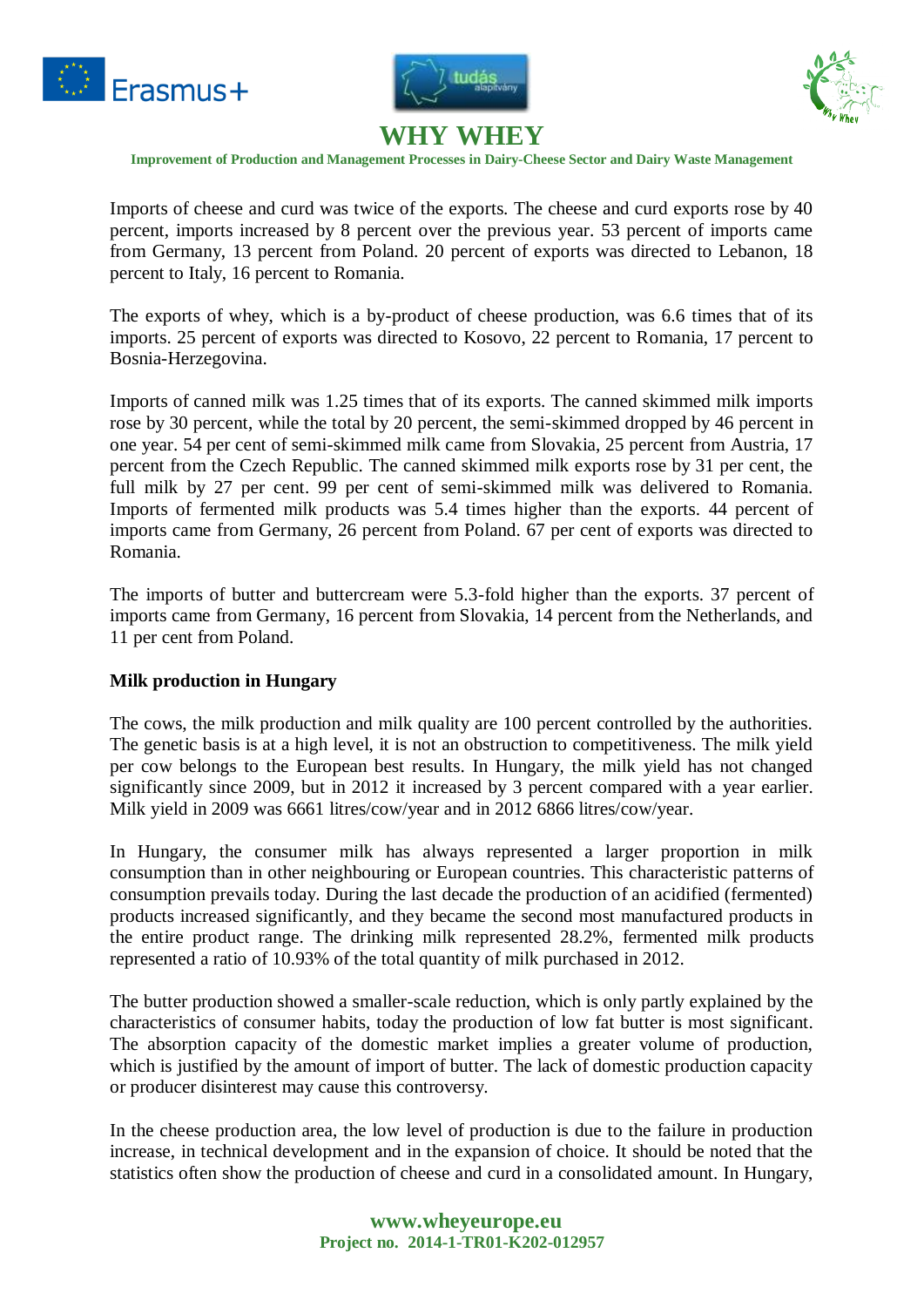





**Improvement of Production and Management Processes in Dairy-Cheese Sector and Dairy Waste Management**

the cow's milk curd counts as a specific product because the domestic rugged curd is not known in the European countries. Curd has a very broad and general role as food and in case the aggregate production volumes of cheeses and curd are shown, the actual amount of neither the cheese production nor the curd production can be analysed.

#### **Milk and dairy product exports, imports, self-sufficiency level**

The dairy industry was not highly export-oriented industry. Excess production during the 1980's was able to meet the domestic consumer demand but the choice was no longer appropriate. Primarily, the surplus products were exported to the Middle East as Orientalist type cheese exports, partly as milk powder and butter exports. Today's milk production cannot meet the levels of consumer demand, not the quantitative side primarily, but with regard to choice. Recognizing this, the domestic trade (independent from sectors) broadened the palette of milk and dairy products for the sake of the consumers, using the opportunities from EU legislation, which now shows a latent import overweight. However, developmental investments made between 2002 and 2013 do not justify the efforts of domestic dairy processors who tried to expand the product range using domestically produced and processed milk to supersede non-domestic products from the shops.

The outlined contradiction has brought about changes in the export structure. The majority of Hungarian milk and dairy product export is in the form of producer or pasteurized milk and it is primarily directed to northern Italian regions. Apparently this is a quick and perhaps intermittently additional revenue to producers and processors but in the long run the competitiveness of the sector is critically impaired and the ability of increasing the higher value-added GDP is reduced and the sustainability of the sector is made hazardous.

#### **Consumption of dairy products**

It is characteristic of the structure of the domestic consumption of dairy products that the primary place in the product scale is drinking milk. Annual consumption in Hungary is around 65 litres/capita which is circa 45% of all consumption per capita (on average 150 litres/person/year), which is high in Europe. The product family which shows range expansion and consumption growth in the past years are the acidified milk-based dessert products. Here, however, import goods have a significant proportion and the domestically produced products are limited to the produce of 3-4 businesses.

#### **Whey**

Whey is a by-product of the manufacture of cottage cheese and cheese. Since the second half of the  $20<sup>th</sup>$  century, it has been increasingly used by dairy farms in different products. Whey was also known in the ancient times as a beauty care and healing material. Similarly to herbs, beneficial biological characteristics of whey was discovered earlier than its chemical identification data.

The most important by-product of the dairy industry is whey made during the manufacture of cheese. Earlier the treatment of whey posed a problem because of the high cost of treatment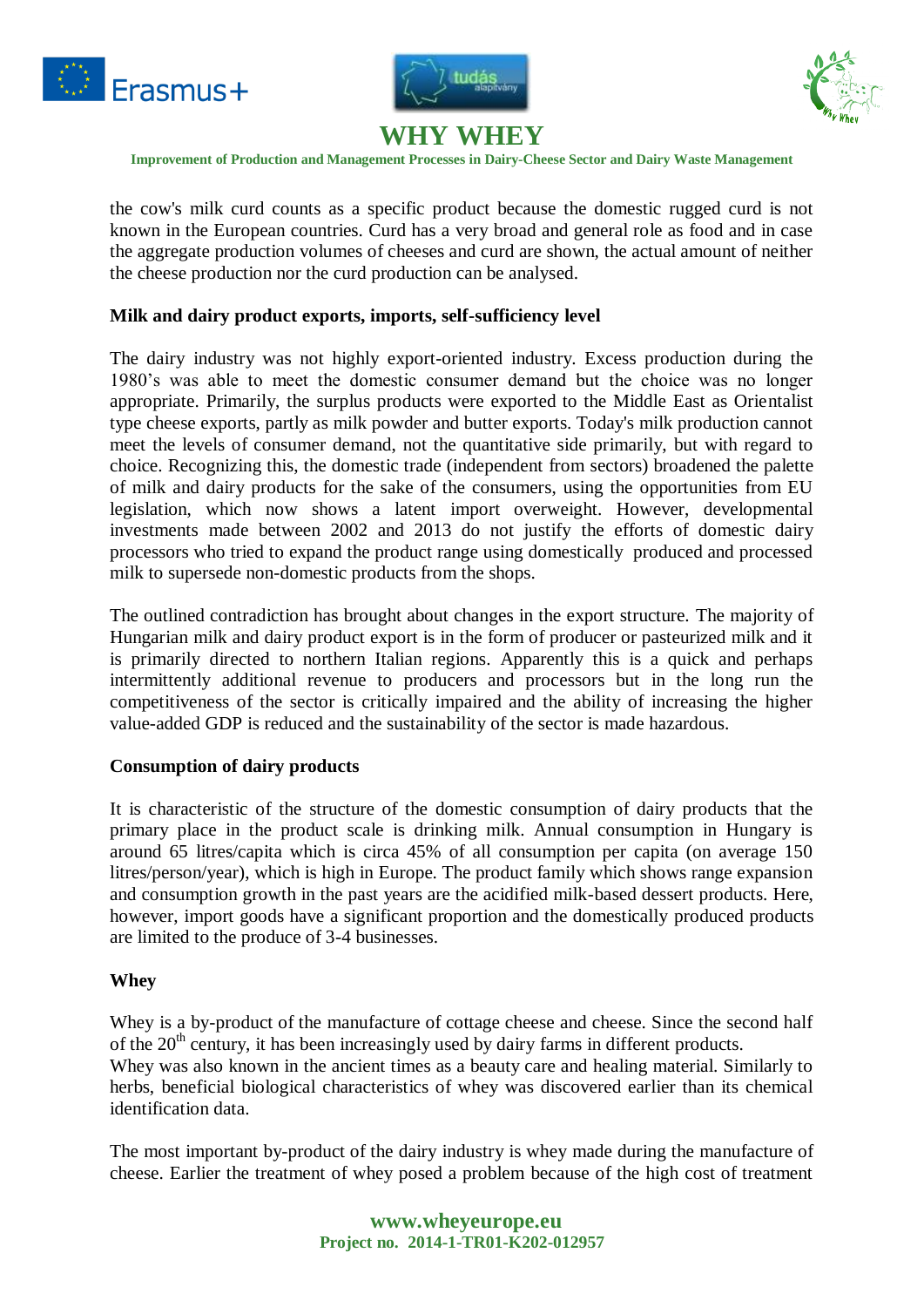





**Improvement of Production and Management Processes in Dairy-Cheese Sector and Dairy Waste Management**

and storage for the industry. The organic matter content of untreated whey is high, which could lead to the pollution of natural waters, and can cause the formation of stench. There are many options for the extraction or utilization of the protein and lactose content of whey. Nevertheless, these solutions have only recently become technically and economically feasible.

The solids content of whey in conventional cheese making processes is around 6%. In Hungary, 30-50 years ago, the resulting total whey was used as a feed. Later, with the expansion of the livestock industry, the possibility of this usage became limited. Subsequently, in the dairy industry, the disposal of whey was considered as an insurmountable problem due to high treatment costs of the conventional wastewater treatment systems. The dairies often solved the problem by pouring whey on fields, or into natural waters or wells. Because of the lactose and protein content, the organic matter content of untreated whey is high, which may lead to the pollution of natural waters, and may cause stench.

#### **Preventive options:**

There are several ways of extracting the valuable, high-quality protein from sweet whey. Nevertheless, these solutions have only recently become technically and economically feasible. Examples:

- Ultrafiltration followed by the spray drying of the whey protein concentrate.
- Production of whey powder (evaporation and spray drying to form whey powder thereafter)
- For use as animal feed
- Demineralization or reducing the mineral content of whey
- Anaerobic fermentation

Chemical components of whey is already known today. Besides macro- and microelements, protein and fat, it is rich in vitamins. A parallel can be drawn between mother's milk and whey if their natural components are taken into consideration.

Nowadays, due to its beneficial biological characteristics, large amounts of whey is used in the medical science, in the food industry, in the personal nourishment, in the beauty industry and in the fitness branch in Hungary. Whey is also used for preventing and decreasing of symptoms of cancer and osteoporosis. This is the reason why both small workshops and large industries produce liquid and powdery whey products.

Whey is also used in organic farming as feed for pigs and poultry. Besides preserving animal health, it plays a very important role in increase of weight.

In Hungary, the annual whey production was estimated about 450 thousand tons between the 1980s and 1990s that was mainly used for animal feed. Unfortunately, the unused whey left as waste.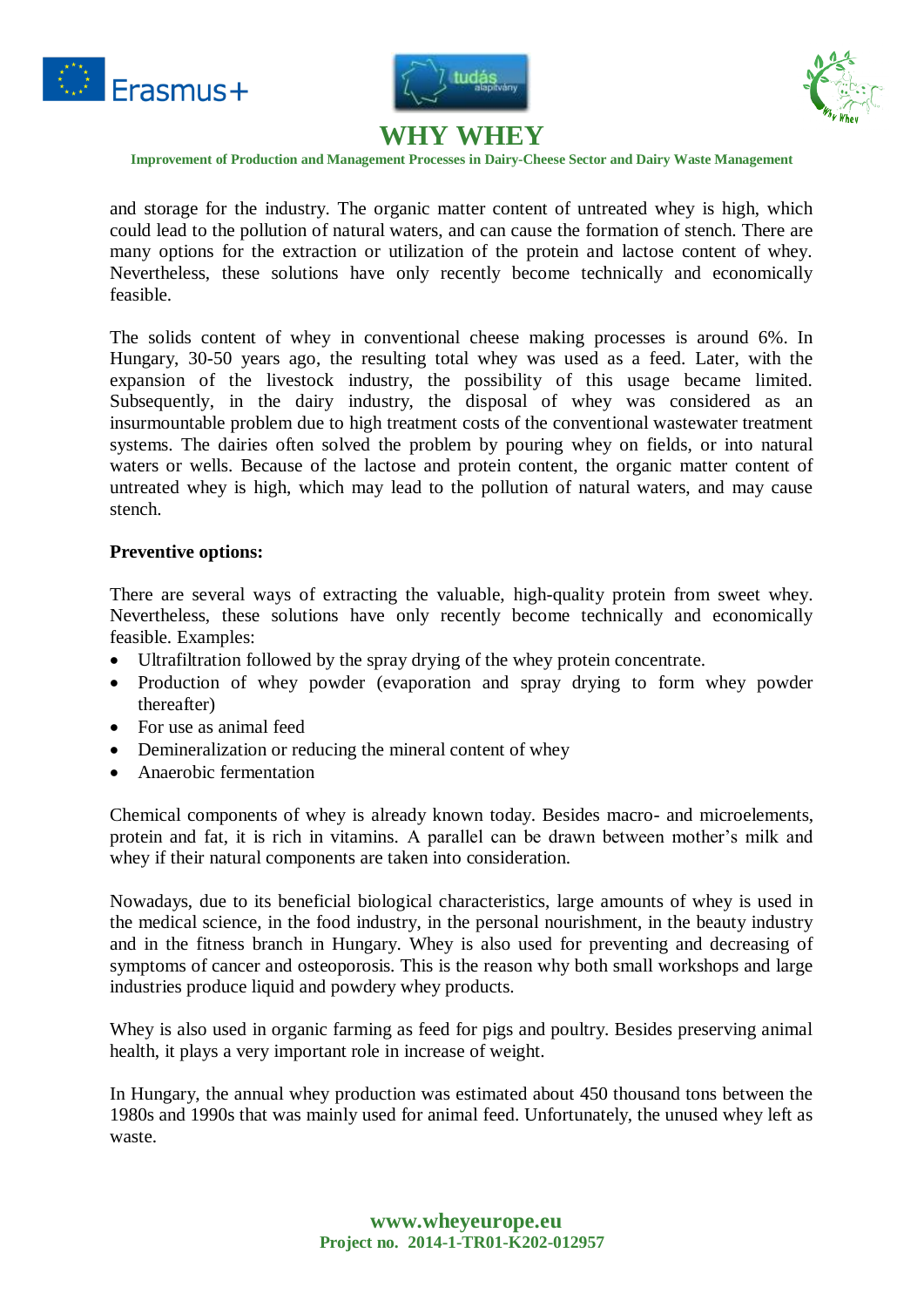





**Improvement of Production and Management Processes in Dairy-Cheese Sector and Dairy Waste Management**

Today nature protection rules and controls prohibit to drain whey. But it is not a problem because the whole amount of the produced whey is used for human consumption and animal feed in animal husbandry.

According to the official statistical figures, the whey production was 360.5 tons in 2009; 302.5 tons in 2010; 299 tons in 2011; 338 tons in 2012 and 309 tons in 2013 in Hungary. The produced whey is not a pollutant material anymore but it is sold as valuable human food and as animal (meat) product in the market. For example infant formulas contain 25-40%, dried soups contain 50-70% and bakery products and desserts contain 3-10% whey powder. At the same time, according to human health, it must be noted that lactose intolerant people do not consume neither whey nor whey dust.

It is proven by experts that athletes and those who continue active lifestyle need more protein than others. For this need food supplements are the best choice. Protein is needed for our organism to produce new muscular tissues and for regeneration, too. Without protein there is no muscle building and preservation. Protein rich food supplies are safe and popular alternatives for protein rich nourishment. Different whey dusts also have other benefits: they have antioxidant effects, prevent the proliferation of cancer cells and promote metabolism with the help of their special components so they are excellent for diet.

Immunoglobulins that can be found in whey have beneficial effects for the immune system, hereby, they prevent inflammatory diseases too.

Hungary recognized the animal/human health importance of whey and whey dust and thus the whole amount of it is used in the food industry.

One possible alternative use of the generated large amounts of whey is the production of Single Cell Protein (SCP), during which the cheese whey is grafted onto yeast (E. g. *Kluyveromyces*), and by proliferating on it, the yeast converts the lactose content (5%) of the whey into protein (about 50% of the yeast mass). The obtained product has high biological value (about 87%) and after adequate pre-treatment it can be used in human consumption (as a dietary supplement) and as an animal feed as well (for performance improvement in monogastric animals and in case of ruminants as a protein feed that affects the functioning of the rumen favorably).

#### **References:**

- 1. M. Balatoni F. Ketting (1981): Tejipari kézikönyv. Mezőgazdasági Kiadó. Budapest.
- 2. J. Csapó K. Zs. Csapóné (2002): Tej és tejtermékek a táplálkozásban. Mezőgazda Kiadó. Budapest.
- 3. A. Molnár J. Molnár (1999): A sajtkészítés ABC-je. GAIA Alapítvány. Galgahévíz.
- 4. W. Scholz (2011): Házi sajtkészítés kecske-, juh-, tehéntejből. Mezőgazda Kiadó. Budapest.
- 5. [http://www.kimintvet.hu/gyotap/flav\\_tejsavo.html](http://www.kimintvet.hu/gyotap/flav_tejsavo.html)
- 6. <http://www.tejedes.hu/cikkek.php?cid=12>
- 7. <http://www.origo.hu/tafelspicc/alapanyag/20140501-a-savo-felhasznalasa.html>